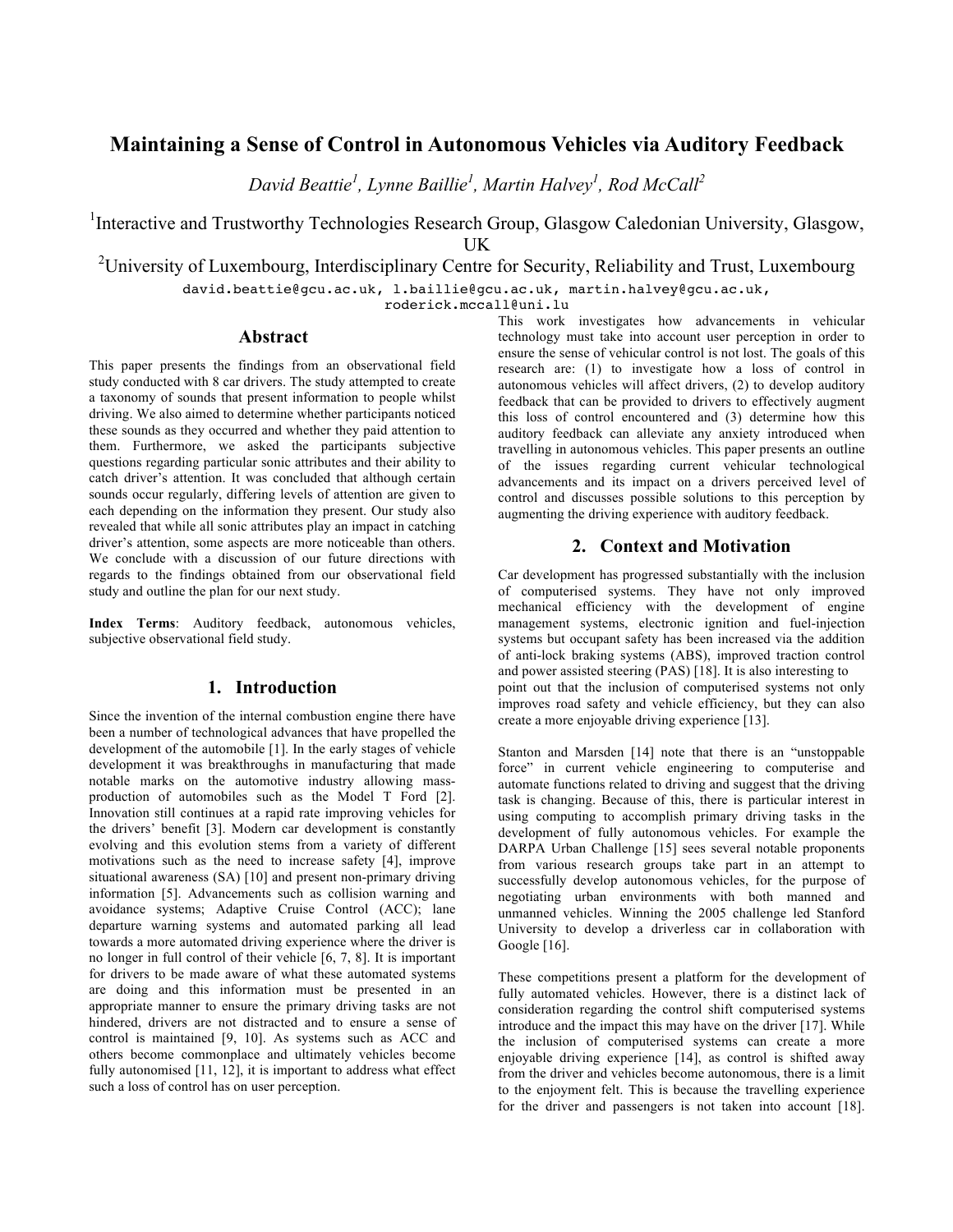Kraus et al. [18] note two ways in which drivers and passengers are not being taken into account: 1. Due to their planned trajectories, the driving style of autonomous vehicles feels particularly unnatural in comparison to human driving styles. 2. There is a distinct lack of feedback for passengers making them unable to determine whether an autonomous vehicle is aware of particular traffic situations and whether or not evasive action should be performed. Therefore, by not providing the necessary feedback to both the driver and the passengers in autonomous vehicles then a perceived distinct loss of control could be experienced. This loss must be quantified to determine its importance for providing a more natural driving experience in autonomous vehicles.

In-vehicle technologies in current vehicles catering for secondary driving tasks such as GPS navigation, in-car entertainment systems and other non-primary information often do not present their feedback in the most appropriate manner [4]. This can significantly impede on the primary driving task [14]. In these circumstances auditory feedback can be used effectively to reduce any distraction incurred when operating these secondary functions [5]. Automation of the primary driving tasks; steering, gear-changing, acceleration and braking has the ability to reduce the mental workload for drivers to a point where they simply monitor the systems operating the vehicle [8]. One benefit of this is the ability to represent information in vehicles visually without any impact on driving performance. However, auditory feedback will also be required to provide situational awareness of what is happening both inside and outside the autonomous vehicle in order to augment the primary driving task so users feel in control.

# **3. Methodology**

The purpose of a fully autonomous vehicle is to remove the need for the driver to perform primary driving tasks. Doing so however means control is no longer in the drivers' hands. One way to alleviate this loss of control is to substitute the primary driving tasks with auditory feedback. In order to determine how this supplementary auditory feedback will reintroduce a sense of control it is first important to understand the extent to which auditory feedback in current vehicles helps drivers to feel in control. More specifically, which particular sounds, notifications and functions achieve this feeling of control. A preliminary field study was conducted to investigate sounds in current vehicles and user opinions of these sounds in relation to information conveyance.

#### **3.1. Preliminary Field Study**

A small-scale field study was conducted to collect all of the sounds present in current vehicles that present information to the driver. Our main goal in this study was to acquire data that would help categorise vehicle sounds in terms of how much importance was given to them. Furthermore, it sought to establish which particular sonic attributes were perceived to be more/less important and would provide insight into user preferences regarding current vehicle sounds and any possible additions.

The study took place in and around the cities of Edinburgh and Glasgow. Our participants were recruited via word of mouth, agreeing informally to undertake the study. They were then emailed with an outline of the study and given the opportunity to opt in or out. We gathered 8 participants who had an age range of 26 - 35, with 2 being female and 6 being male. They all had varying degrees of driving experience having held their licenses for a range of  $5 - 10$  years. 4 of the users owned their own vehicle while the rest had regular access to a family/work car. Average weekly drive time amongst participants was between 3 – 6 hours with the most common journeys being work related, such as commuting, followed by journeys to recreational activities. There were 5 common car types ranging from  $4 - 9$ years old with a value of £3,000 - £10,000.

#### **3.2. Procedure**

Each study was conducted with a car participants owned or had regular access to. They were asked to travel a regularly driven route for a minimum of 15 minutes. As the purpose of the field study was to capture the sounds that help to convey information to drivers, it was imperative that the driving task not be impeded by any invasive procedures. A marking system was deduced and used in conjunction with a pre-determined taxonomy of expected sounds. This enabled the notation of sound occurrences to be quick and easy and ensured minimal driver distraction. Each different sound was marked on a checklist using a, "|" symbol as they occurred. If participants noticed a sound then the, "|" symbol was encapsulated in brackets: "(|)". Additionally, it was highlighted that participants must notify the observer of any sounds they identified that were not noticed by the observer. If this occurred then a "+" was used: " $( + )$ ". All sounds were recorded using a portable two channel recording device. Our sound taxonomy was created from sounds collected during 2 pilot tests. After noting individual sounds that occurred during the 15-minute pilot tests we concluded that there were 20 common interior sounds as listed below:

Table 1: Taxonomy of Sounds

| Primary<br><b>Functions</b> | Secondary<br><b>Functions</b> | <b>Exterior</b><br>Sounds        |
|-----------------------------|-------------------------------|----------------------------------|
| Horn                        | Mirror Adjustment             | Continuous<br>Road Tyre<br>Noise |
| Indicator                   | Turning ON/OFF<br>Lights      | <b>Traffic Lights</b>            |
| Ignition                    | Car Heater/Fan                | External Car<br>Horns            |
| Clutch                      | Radio/CD Player               | Rumble Strip<br>Noise            |
| <b>Braking</b>              | Electric Window<br>Adjustment | Emergency<br>Services            |
| Acceleration                | Door Locks                    |                                  |
| Gear Changing               | Door<br>Opening/Closing       |                                  |
|                             | Seat Adjustments              |                                  |

Before setting off the participants were briefed about the study and its purpose then asked to fill out a pre-evaluation questionnaire containing demographic questions. During this time the observer positioned the recording device between the front passenger seats and set to record 320kbps MP3 files. Participants were then asked to enter the car to begin the study.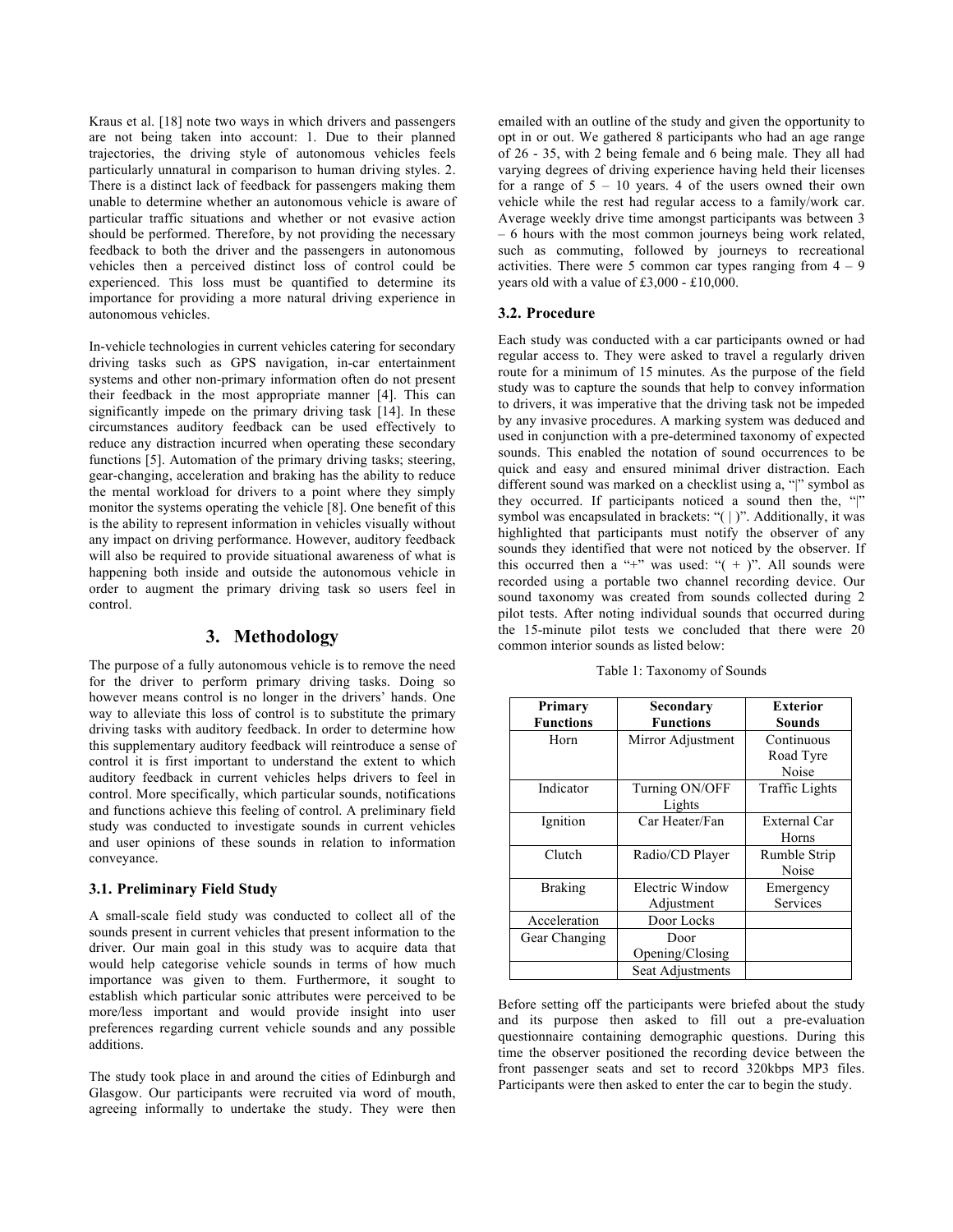Upon completion of the participant's regular driving route they were asked politely to stop in a safe place at which point the audio recording was stopped. Once safely stopped the postevaluation questionnaire was then given to each participant for completion. This evaluation featured both qualitative and quantitative questions and provided us with a rich set of data related to vehicular sound and user opinion.

## **4. Initial Findings**

The field study was conducted in order to capture any additional sounds which we had not yet identified on our taxonomy. It would enable us to determine the extent to which drivers noticed these sounds. Additionally, the study would provide an insight into what extra notifications users would like to have presented sonically. Finally it allowed us to establish which particular sonic attributes were most useful at catching participants' attention.

#### **4.1. Newly Obtained Sounds**

During the study, whilst the participants drove their regular route, the observer marked sound occurrences relating to the predetermined taxonomy. Upon completion of all studies we acquired 14 new sounds. 14 out of the 21 sound occurrences were highlighted by the participants themselves whilst undertaking the study. These sounds were either mechanical notifications e.g. service requirement notifications or related to vehicle operations. Below is a table of sounds collected and their occurrences.

| <b>New Sounds</b><br>Occurred | <b>Amount of Times</b><br>Occurred | <b>Identified by</b><br>Participant |
|-------------------------------|------------------------------------|-------------------------------------|
| Gear Box Noise                | 1                                  |                                     |
| (crunch)                      |                                    |                                     |
| Washer Fluid                  | 1                                  |                                     |
| Alert                         |                                    |                                     |
| Service                       | $\overline{c}$                     | 0                                   |
| Notification                  |                                    |                                     |
| <b>Brake Pad</b>              | 1                                  |                                     |
| Replace                       |                                    |                                     |
| Notification                  |                                    |                                     |
| Other Cars                    | 4                                  | 3                                   |
| Hand Brake                    | 4                                  | $\overline{c}$                      |
| Engine Idle                   | 2                                  | 0                                   |
| Seat Belt Alert               | $\overline{c}$                     |                                     |
| <b>Speed Bumps</b>            | $\overline{2}$                     | 2                                   |
| Stall                         |                                    | 0                                   |
| Reverse Gear                  | 2                                  |                                     |
| Notification                  |                                    |                                     |
| Parking sensor                |                                    |                                     |
| Tyre pressure                 |                                    |                                     |
| indicator                     |                                    |                                     |
| Passengers                    | 3                                  | 0                                   |

Table 2: Sounds Captured During Field Study

#### **4.2. Sound Occurrence Identification/Noticeability**

The results acquired from the observation section of our study produced a number of subjective findings that are summarised in this section. Firstly, there were a total of 258 sound occurrences produced from the 8 studies. Out of these 258, the total amount of sounds noticed was 133, the total sounds identified were 24 giving 101 remaining sounds neither noticed nor identified. From this it can be concluded that 60.85% of all sound occurrences were either noticed or identified. This result highlights the importance of sound as a means of notifying drivers to specific information.

Figure 1 displays 3 sounds from our taxonomy that correspond to interior and exterior sounds with differing results. Firstly, it displays two interior noises, (Horn, Gear Changing) and shows their relative user identification/noticed amounts. Overall the horn sound occurred 8 times. 7 of these times it was observed that the participants noticed the sound and 1 of these times a participant identified the sound personally. In contrast, the gear changing sound occurred 38 times but was noticed 10 times and identified 3 meaning 25 occurrences of the sound were neither noticed nor identified. This points towards a prioritisation of sounds depending on the function to which they are attached. For instance, the horn is an immediate primary function that occurs less often in comparison to the regularity of changing gears. It can be inferred that the regularity of certain functions are noticed less in comparison to more immediate, less frequently occurring sounds.

Secondly, we compared an exterior sound (Road Tyre Noise) with the interior sounds to determine its total occurrence and its identification/notification amounts. Road tyre noise events occurred a total of 24 times throughout the study of which 2 were identified and 5 were noticed. Therefore, 17 occurrences of road tyre noise were inferred as unnoticed. As this sound is continuous, users may not consider it a sound to pay a considerable amount of attention to. Perhaps only would attention be paid if a particular sonic attribute of the road tyre noise changes during a journey. However, as the sound was identified and also noticed, further research is needed in order to determine scenarios in which participants pay greater attention to this particular sound.



Figure 1: Level Of Sound Occurrences In Comparison to Identification and Noticeability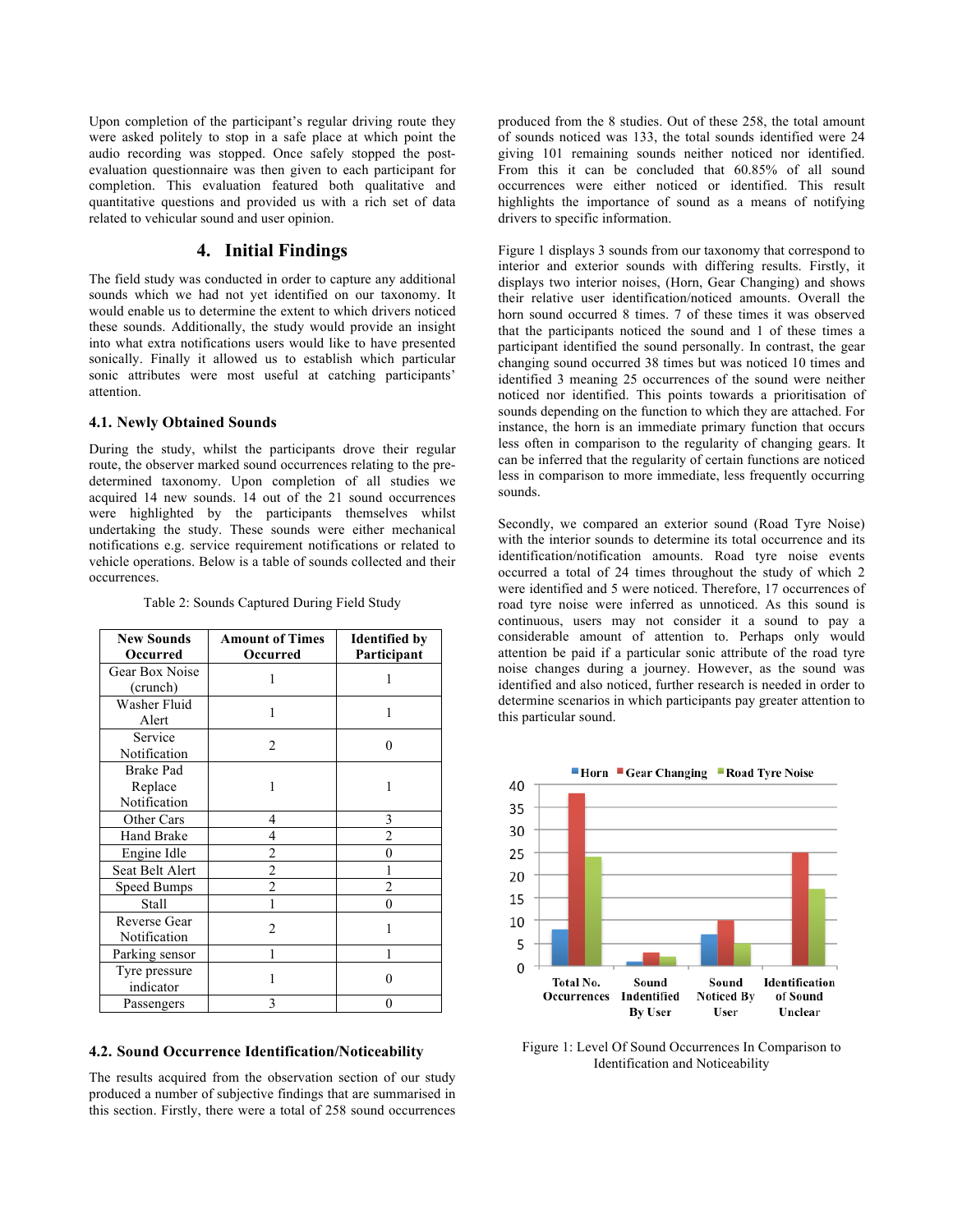#### **4.3. Sonic Parameter Findings**

After analysing the sound occurrences from the subjective results of the observational study we asked participants to provide us with their opinions regarding the particular sonic attributes that were most useful in catching their attention.

Our findings suggest that the attribute "Volume" was most significant in catching the participants' attention with a value of 30.61%. The "Pitch" and "Duration" attributes were joint second in terms of significance with a value of 21.09%. "Timbre", "Repetition" and "Melody" were least significant. It is surprising that "Repetition" did not score higher in terms of noticeability as the indicator notification sounds exploits this attribute, occurring 40 times during our study and being noticed 30 times. Our next study will attempt to delve further into the effects of sonic parameters in relation to gaining the attention of participants.

It can be concluded from our findings that the attributes volume, pitch and duration of a particular sound are important to exploit in order to ensure a sound is attention grabbing. We intend to investigate this point further by exploring these particular attributes further in a virtual driving simulator.



Figure 2: Sonic Attributes Most Useful For Catching **Attention** 

#### **4.3 Qualitative Results**

Our post evaluation questionnaire provided the chance to obtain some qualitative responses from our participants relating to a number aspects regarding sound. For the purpose of this paper we will briefly discuss opinions regarding the addition and removal of particular sounds not covered during the observational field study.

With regards to the inclusion of sounds, a number of users hinted towards feedback from technology already common place in modern high-end vehicles. Some common responses were sounds from GPS navigation, road information (weather/traffic condition updates) and parking sensors. As these sounds were not included in our field observation it is important to study the sounds that relate to these systems and to ascertain users opinions of them. As well as the inclusion of sounds we asked

participants about sounds they wished to have removed from their vehicles. 7 out of 8 users would have liked less exterior noise within their vehicle stating that it interferes with activities such as music listening and conversing with passengers. Some responses from our participants were;

> "*A quieter car would be more pleasurable to drive. Feels more secure*" *– User 8*

"*I like to hear the engine to know how the car 'feels' when I'm driving". – User 4*

This points towards participants attaching importance to mechanical sounds related to primary driving task such as engine revs. Furthermore it suggests that a reduction in road tyre noise would benefit drivers when they wish to engage in activities unrelated to driving.

# **5. Conclusion**

Our observational field study is now complete and we have begun to analyse the findings. So far, we have received some insightful results that highlight a number of interesting possibilities for auditory feedback in autonomous vehicles. We have yet to fully analyse all of the collected data and will continue with the categorisation of the interior and exterior sounds captured.

So far it can be concluded that sound contributes significantly when used to present information within vehicles. This study has enabled us to capture a wider range of sounds that can be added to our pre-existing taxonomy of sounds. Furthermore it has helped us to categorise sounds that occur in vehicles relating to the importance put on them by drivers. The sounds can also be further categorized by their sound source relative to the vehicle (interior/exterior). Restrictions on sound design for autonomous vehicles will be vastly different to current vehicles due to differing safety implications. A taxonomy of sounds and how users respond to these currently will serve as a thorough basis from which sounds can be created for autonomous vehicles in future situations. Furthermore, the effect of individual sonic attributes on drivers will change, which is an important consideration when designing sounds that do not need to adhere to such strict safety restrictions.

## **6. Future Work**

The results from the observational field study have provided some interesting considerations with regards to the types of sounds currently noticed by drivers. It is important to use these results to determine whether current vehicular sounds are effective within an autonomous vehicle.

In order to achieve this these results will be analysed further and used to inform a second study. This study will be conducted in the coming months at a virtual driving simulator known as DriveLab at the University of Luxembourg. This study will present a driving scenario to users where they will undergo 3 different auditory experiences: 1. First, drivers will be presented with familiar sounds captured during the field study. 2. They will then be presented with some of the sounds in 1 but others will be missing. 3. Finally, sounds will be presented that have had